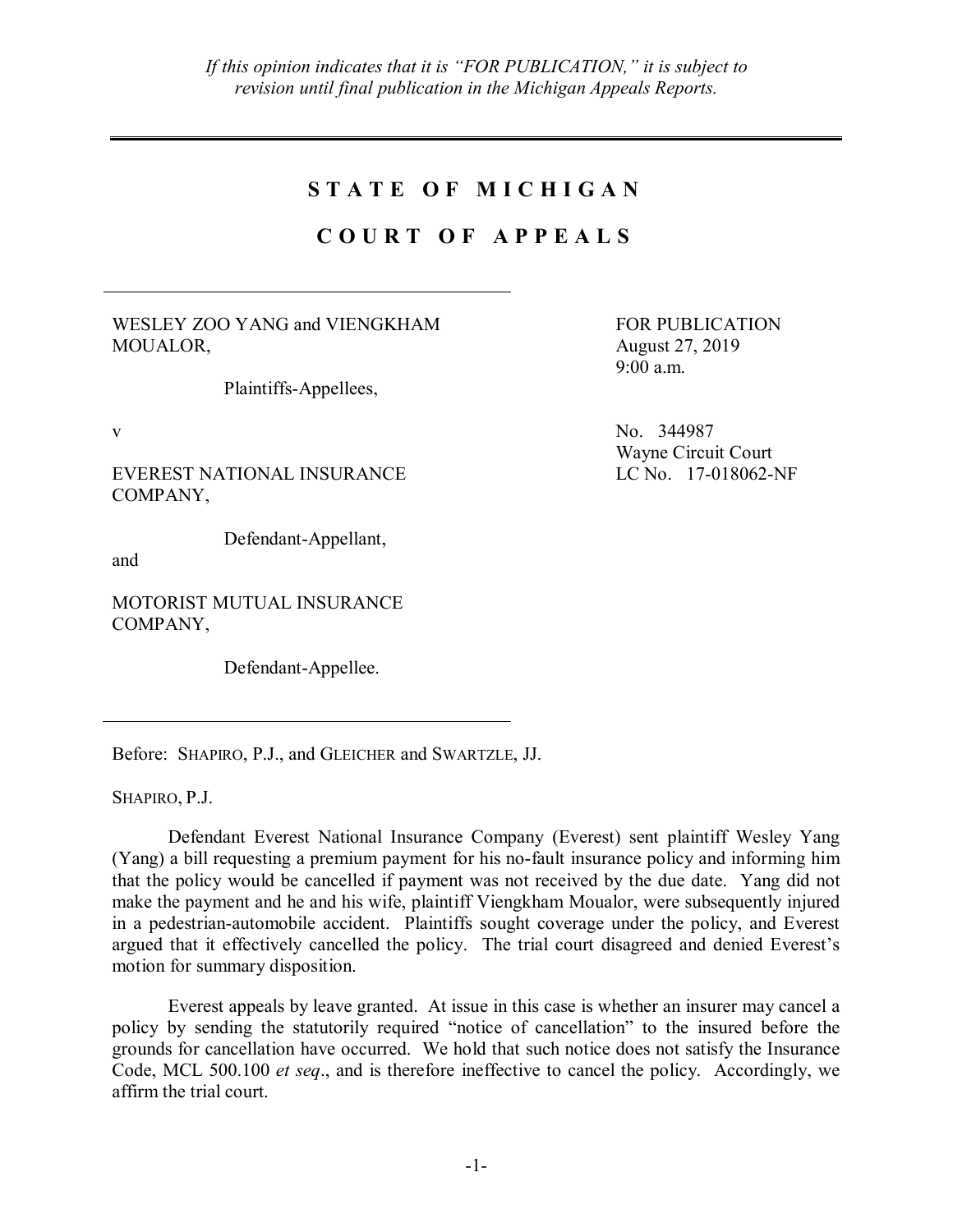## I. BACKGROUND

On September 26, 2017, Yang made the first premium payment on a six-month policy issued by Everest. The policy term was from September 26, 2017, to March 26, 2018, and the subject accident occurred during that term. As required by MCL 500.3020, the policy included a cancellation provision that stated in pertinent part:

This Policy may be canceled during the policy period as follows:

\* \* \*

2. We may cancel by mailing you at the address last known by us or our agent:

a. at least 10 days notice by first class mail, if cancellation is for nonpayment of premium[.] [Bolding removed.]

On October 9, 2017, Everest mailed Yang a bill for the second premium installment payment that contained a notice of cancellation for nonpayment of the premium. The document informed Yang that he must pay the premium by October 26, 2017. It stated that the failure to pay that amount by the due date "will result in the cancellation of your policy with the indicated Cancellation Effective Date," October 27, 2017. (Italics removed). Thus, the document provided that if the premium payment was not received by October 26 the policy would be cancelled effective the next day. It also stated that the cancellation notice did not apply if the bill was paid by the due date.

On October 30, 2017, Everest, having not received the premium payment, sent Yang an offer to reinstate the policy. It informed Yang that his insurance was cancelled as of October 27, 2017, because it did not receive the premium payment by the due date. The letter informed Yang that he could reinstate the "policy with a lapse in coverage" if it received payment by November 26, 2017.

Yang sent a payment for the premium on November 17, 2017, and Everest reinstated the policy effective on that date. The notice of reinstatement informed Yang that there was a lapse in coverage from October 27, 2017 to November 17, 2017.

The accident in which plaintiffs were injured occurred on November 15, 2017, two days before Yang made the premium payment.<sup>1</sup> Plaintiffs filed this action to recover benefits, and Everest moved for summary disposition. It argued that plaintiffs are not entitled to benefits under the policy because the policy was cancelled before the accident occurred. Everest asserted that the policy's cancellation provision was not inconsistent with MCL 500.3020. It argued that the policy provided that it could cancel the policy upon 10 days' notice for nonpayment of the

<sup>&</sup>lt;sup>1</sup> Plaintiffs were struck by a car while walking across a street.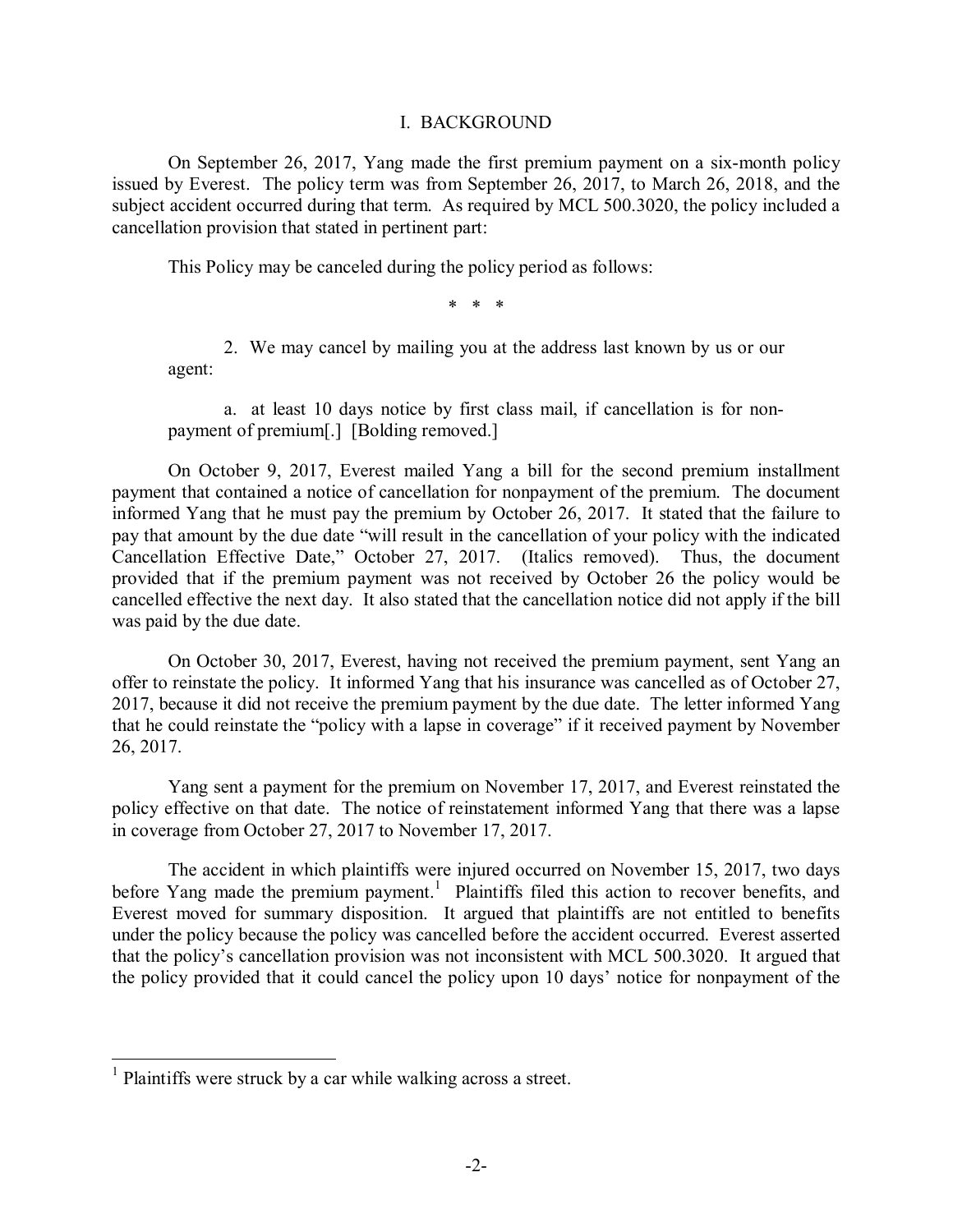premium and asserted that it had complied with this by sending the notice of cancellation for nonpayment of the premium even before the nonpayment occurred.

Defendant Motorist Mutual Insurance Company (Motorist) insured the driver of the vehicle that struck plaintiffs. It filed an answer to the motion for summary disposition challenging the notice of cancellation sent by Everest. Motorist argued that the 10-day notice of cancellation cannot be triggered before the due date for payment of a premium passes without such payment. Motorist contended that Everest was required to wait until Yang defaulted on his premium payment before mailing the 10-day notice of cancellation and that because Everest failed to wait, the policy was not effectively cancelled.

At the motion hearing, it was undisputed that plaintiffs failed to pay their insurance premium on time. But the trial court relied on an unpublished case from this Court<sup>2</sup> to hold that that a notice of cancellation is not valid unless sent after nonpayment occurs. Accordingly, the court entered an order denying Everest's motion for summary disposition. In that order, the court stated that Everest is the highest priority insurer for the payment of benefits to plaintiffs and dismissed Motorist. The court denied Everest's motion for reconsideration.

## II. ANALYSIS

Everest's primary argument on appeal is that neither MCL 500.3020 or its policy required it to wait for nonpayment of premium before it could properly send a notice of cancellation. We disagree. For the reasons discussed below, Everest's preemptive cancellation notice to Yang did not constitute a notice of cancellation under MCL 500.3020(b)(1).<sup>3</sup>

The primary goal of statutory interpretation is to give effect to the intent of the Legislature. *Gleason v Kincaid*, 323 Mich App 308, 317-318; 917 NW2d 685 (2018). To do so, we interpret the words, phrases, and clauses in a statute according to their ordinary meaning. See *State News v Mich State Univ*, 481 Mich 692, 699-700; 753 NW2d 20 (2008). "[W]here the statutory language is clear and unambiguous, the statute must be applied as written." *Cruz v State Farm Mut Auto Ins Co*, 466 Mich 588, 594; 648 NW2d 591 (2002). "Insurance laws and policies are to be liberally construed in favor of policyholders, creditors, and the public." *Depyper v Safeco Ins Co of America*, 232 Mich App 433, 441; 591 NW2d 344 (1998).

MCL 500.3020 governs the cancellation of insurance policies. It provides in pertinent part:

 <sup>2</sup> *Wilson v Titan Ins Co*, unpublished per curiam opinion of the Court of Appeals, issued April 28, 2016 (Docket No. 326295).

<sup>3</sup> We review a trial court's decision to deny summary disposition de novo. See *Dressel v Ameribank*, 468 Mich 557, 561, 664 NW2d 151 (2003). We also review de novo questions of statutory interpretation. *New Props, Inc v George D Newpower, Jr, Inc*, 282 Mich App 120, 138; 762 NW2d 178 (2009).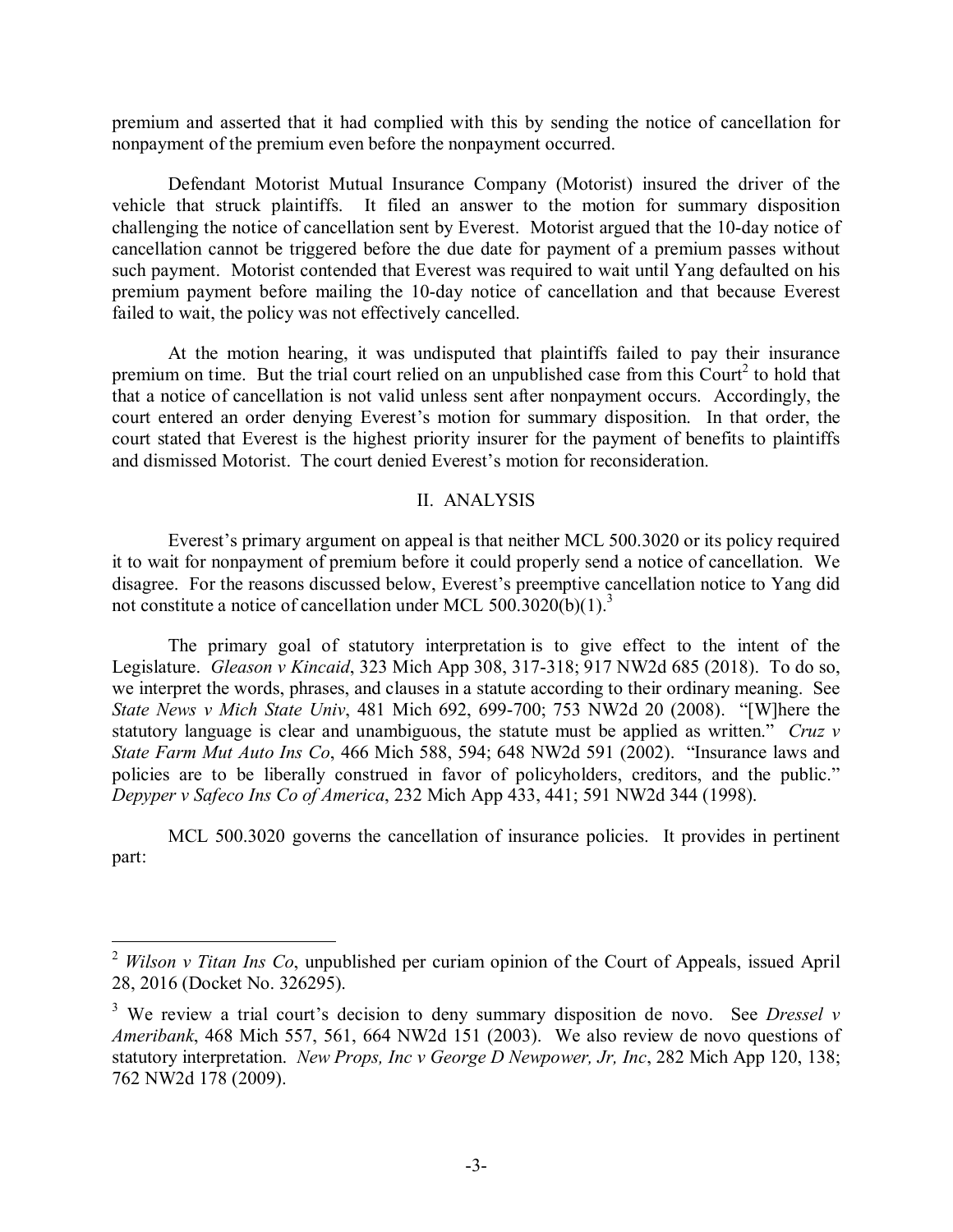(1) A policy of casualty insurance, except worker's compensation and mortgage guaranty insurance, including all classes of motor vehicle coverage, shall not be issued or delivered in this state by an insurer authorized to do business in this state for which a premium or advance assessment is charged, unless the policy contains the following provisions:

\* \* \*

(b) Except as otherwise provided in subdivision (d), that the policy may be canceled at any time by the insurer by mailing to the insured at the insured's address last known to the insurer or an authorized agent of the insurer, with postage fully prepaid, a not less than 10 days' written notice of cancellation with or without tender of the excess of paid premium or assessment above the pro rata premium for the expired time.

We have interpreted MCL 500.3020 as imposing procedural requirements that the insurer must follow to cancel a policy. See *Murphy v Seed-Roberts Agency, Inc*, 79 Mich App 1, 8-9; 261 NW2d 198 (1977) (concluding that MCL 500.3020 provides the "minimum procedural steps for cancellation" of a policy). Consistent with that ruling, in *Nowell v Titan Ins Co*, 466 Mich 478, 484; 648 NW2d 157 (2002), the Supreme Court looked to "the statute," i.e., MCL 500.3020(1)(b), to determine what actions the insurer must take for a notice of cancellation to be effective. The implication is clear: MCL 500.3020(b)(1) does not merely require that the insurer include a cancellation provision in the policy, it also imposes an affirmative duty on the insurer to comply with the notice requirements found in the statute. Thus, it is for the courts to decide what constitutes a notice of cancellation for purposes of MCL 500.3020(b)(1).

The majority of appellate courts that have addressed this issue have held that a notice of cancellation is ineffective when sent before the premium payment is due.<sup>4</sup> Some cases hold that

 <sup>4</sup> See *Vietzen v Victoria Auto Ins Co*, 2014-Ohio-79, 9 NE3d 500, 504-506 (Ohio App, 2014); *Mackey v Bristol West Ins Servs of Cal, Inc*, 105 Cal App 4th 1247, 1257-1266; 130 Cal Rptr 2d 536 (2003); *Equity Ins Co v City of Jenks*, 184 P3d 541, 544-545; 2008 OK 27 (2008); *Blair By Snider v Perry Count Mut Ins Co*, 118 SW3d 605, 607 (Mo, 2003); *Conn v Motorist Mut Ins Co*, 190 W Va 553; 439 SE2d 418, 420-423 (1993); *Auto Club Ins Co v Donovan*, 550 A2d 622, 623- 624 (RI, 1988); *Pennsylvania Nat Mut Cas Ins Co v Person*, 164 Ga App 488; 297 SE2d 80, 82 (1982); *Hart v MFA Ins Co*, 268 Ark 857; 597 SW2d 105, 107-109 (App, 1980); *Travelers Ins Co v Jenkins*, 285 So2d 839, 844 (La App, 1973). See also 2 Couch, Insurance, 3d § 31:6, p 19 ("[E]ffective notice of cancellation for nonpayment of premiums cannot be given until the time for making payment of the premium has expired."). "Although not binding, authority from other jurisdictions may be considered for its persuasive value." *Estate of Voutsara by Gaydos v Bender*, 326 Mich App 667, 676; 929 NW2d 809 (2019). We are aware of two appellate courts reaching the opposite conclusion—holding that a notice of cancellation sent before the premium due date is effective; there were dissents in both cases. See *Yacko v Curtiz*, 339 Ill App 3d 299; 789 NE2d 1274 (2003); *Munoz v New Jersey Auto Full Ins Underwriting Ass'n*, 145 NJ 377; 678 A2d 1051 (1996).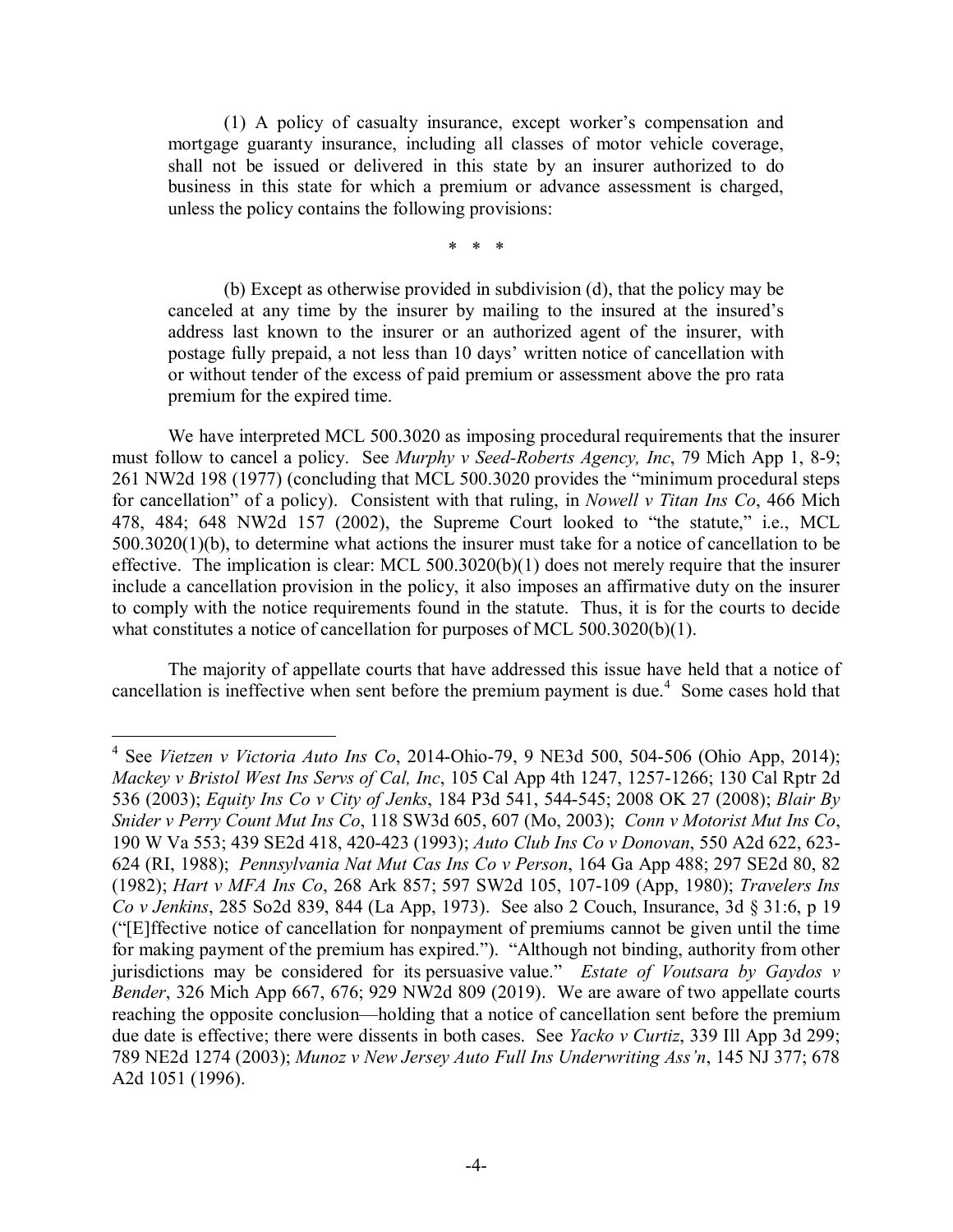such notice does not satisfy the state's respective notice statute, while others hold that the notice is ineffectual under the terms of the insurance policy. But the underlying rational for many of the decisions is the same. "For cancellation to be 'based' upon nonpayment, nonpayment must have occurred." *Blair By Snider v Perry Count Mut Ins Co*, 118 SW3d 605, 607 (Mo, 2003). Thus, when a notice of cancellation is sent before nonpayment of premium, it is not informing the insured that the policy is cancelled, but rather that cancellation is contingent upon a "future event." *Conn v Motorist Mut Ins Co*, 190 W Va 553; 439 SE2d 418, 420-421 (1993). Put differently, "a notice of cancellation which states that a policy will be cancelled on a specified date unless premiums due are sooner paid, is not a notice of cancellation, but merely a demand for payment." *Travelers Ins Co v Jenkins*, 285 So2d 839, 843 (La App, 1973).

We find this reasoning persuasive. For a cancellation to take place, the event triggering the right to cancel must have taken place first. In this case, the event that allowed for cancellation occurred on the date of nonpayment. Therefore, it is only after the nonpayment that the insurer may properly notify the insured of cancellation. In other words, it is not sufficient that the insurer warn the insured that a future failure to pay the premium will result in cancellation; rather, it must advise the insured that, because of an already-occurred failure to pay, the policy will be cancelled in ten days. This reasoning is consistent with the Michigan Supreme Court's understanding of MCL 500.3020. The Court has explained that

[t]he obvious objective of [MCL 500.3020] is to make certain that all of those who are insured under a policy are afforded a period of time, ten days, either to satisfy whatever *concerns have prompted cancellation* and thus revive the policy or to obtain other insurance, or simply to order their affairs so that the risks of operating without insurance will not have to be run. [*Lease Car of America, Inc v Rahn*, 419 Mich 48, 54; 347 NW2d 444 (1984) (emphasis added).]

Significantly, the Court did not refer to "concerns that could or would prompt cancellation" at some future date, but to concerns that "have prompted cancellation." And in this case, the concern that prompted cancellation was not the fact that the premium was shortly coming due, but the actual failure to pay it when it was due. It was only at that point that the insured could be afforded the required ten days' notice to cure the reason for cancellation.

We must also construe statutes reasonably, "keeping in mind the purpose of the act, and to avoid absurd results." *Rogers v Wcisel*, 312 Mich App 79, 87; 877 NW2d 169 (2015). Taken to its logical conclusion, Everest's position would allow insurance companies to give a notice of cancellation far in advance of premium payment dates. For instance, after the policy is issued the insurance company could send a cancellation notice stating that failure to make timely premium payments by the listed due dates will result in next-day cancellation of the policy. This would be at odds with the statute's purpose to allow a post-notice opportunity to address the reason for cancellation, and could readily lead to absurd results.<sup>5</sup>

 <sup>5</sup> As the Missouri Supreme Court aptly reasoned: